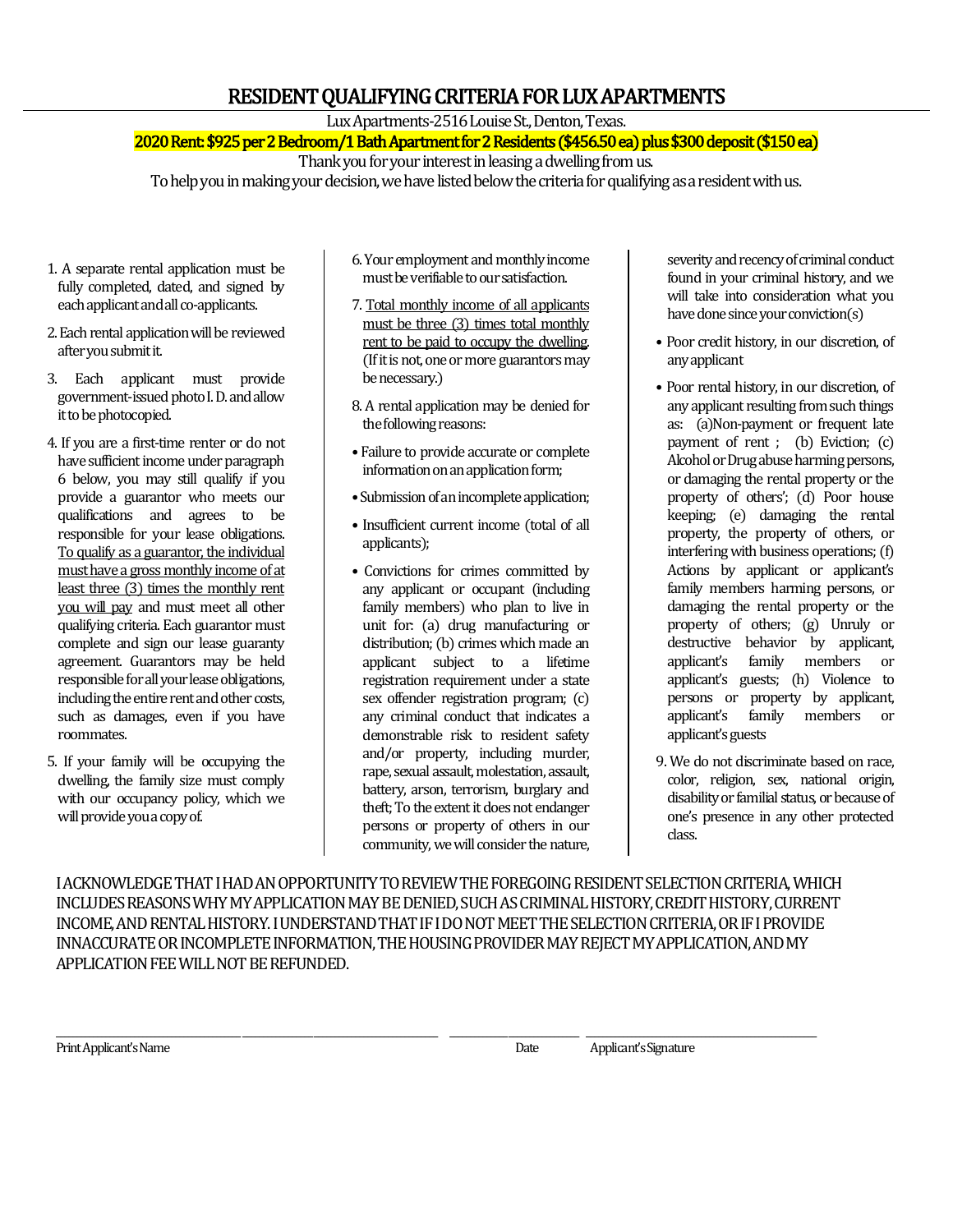## RENTAL APPLICATION FOR RESIDENTS AND OCCUPANTS for the LUX Apartments ~2516 Louise Street ~ Denton, Texas 76201

Lease Term is for one (1) year. Each co-resident and occupant over 18 years must submit a separate application unless they are married. No Smoking Complex. No facilities for dogs.<br>Do you prefer an O unstairs apartment or a Do you prefer an  $\Box$  upstairs apartment or a  $\Box$  downstairs apartment Note: Apartments assigned on preference, <u>if available at the time your lease is</u>

| Anticipated Move-In Date: |  |
|---------------------------|--|
|                           |  |

Are you a student?  $\Box$  Yes  $\Box$  No Student ID#: (if applicable)

Please complete all applicable fields. Attach copies of your driver's license and social security card, passport, student visa or other government I.D.

### ABOUTYOU A (Full name exactly as on driver's license, government ID Card or Passport)List former maiden and married names if applicable.

| Your Name:             |                                                               | Social Security #:                      | -<br>$\blacksquare$        | Date of Birth:       |                          |
|------------------------|---------------------------------------------------------------|-----------------------------------------|----------------------------|----------------------|--------------------------|
| <i>Former Names:</i>   |                                                               | Driver's License #:                     |                            | Driver's State:      |                          |
| Email Address:         |                                                               |                                         |                            | Work Phone#:         | $\overline{\phantom{a}}$ |
| <b>Marital Status:</b> | $\Box$ Single $\Box$ Married $\Box$ Divorced $\Box$ Separated | Do you have a pet? $\Box$ Yes $\Box$ No |                            | Type of Pet:         |                          |
| Current Address:       |                                                               |                                         | $\square$ No<br>$\Box$ Yes | Landlord Phone #     | $\overline{\phantom{0}}$ |
| Sex:                   | Height:<br>Eye Color:                                         | Weight:                                 | US Citizen?                | $\Box$ Yes $\Box$ No | Hair Color:              |

List information on your Vehicle as it appears on the vehicle's registration to receive a free Parking Pass: (example below) and use 2<sup>nd</sup> Line for Spouse's Vehicle, if applicable.

| Year: | 2016 | Make: Volkswagen | Model: Passat | <b>Color:</b> Sable | $License$ #: $BQV1344$ | State. | TTV |
|-------|------|------------------|---------------|---------------------|------------------------|--------|-----|
|       |      |                  |               |                     |                        |        |     |
|       |      |                  |               |                     |                        |        |     |
|       |      |                  |               |                     |                        |        |     |

| Your Current Employer: | Phone#:       |                | $\blacksquare$ | Gross<br>Monthly Income: |  |
|------------------------|---------------|----------------|----------------|--------------------------|--|
| Address:               | City:         |                |                | Zip Code:                |  |
| Email Address:         | Work Phone#:  |                |                | Date Started:            |  |
| Your Prior Employer:   | Phone#:       |                | $\blacksquare$ | Gross<br>Monthly Income: |  |
| Address:               | City:         |                |                | Zip Code:                |  |
| Email Address:         | Work Phone #: |                |                | Date Started:            |  |
| Contract Labor:        | Phone#:       | $\blacksquare$ |                | Gross<br>Monthly Income: |  |
| Address:               | City:         |                |                | Zip Code:                |  |
| Email Address:         | Work Phone #: |                |                | Date Started:            |  |

Note: If Applicant is self-employed,or has other income they want us to consider, we will require one or more previous year's tax return attested by a CPA, or other tax professional.

| Previous Landlord:  | Phone#:         |  | $\sim$ | Monthly Rent: |  |
|---------------------|-----------------|--|--------|---------------|--|
| Landlord's Address: | $\sim$<br>Lity: |  |        | Zip Code:     |  |

| <b>FOR OFFICE USE ONLY:</b><br>Date Application Received:<br>20 |                                                                                           |
|-----------------------------------------------------------------|-------------------------------------------------------------------------------------------|
| <sup>20</sup>                                                   | Date Lease Signed by Applicant & Returned: $\frac{1}{\sqrt{2}}$ / 20 Copied to PC: $\Box$ |
|                                                                 |                                                                                           |
|                                                                 |                                                                                           |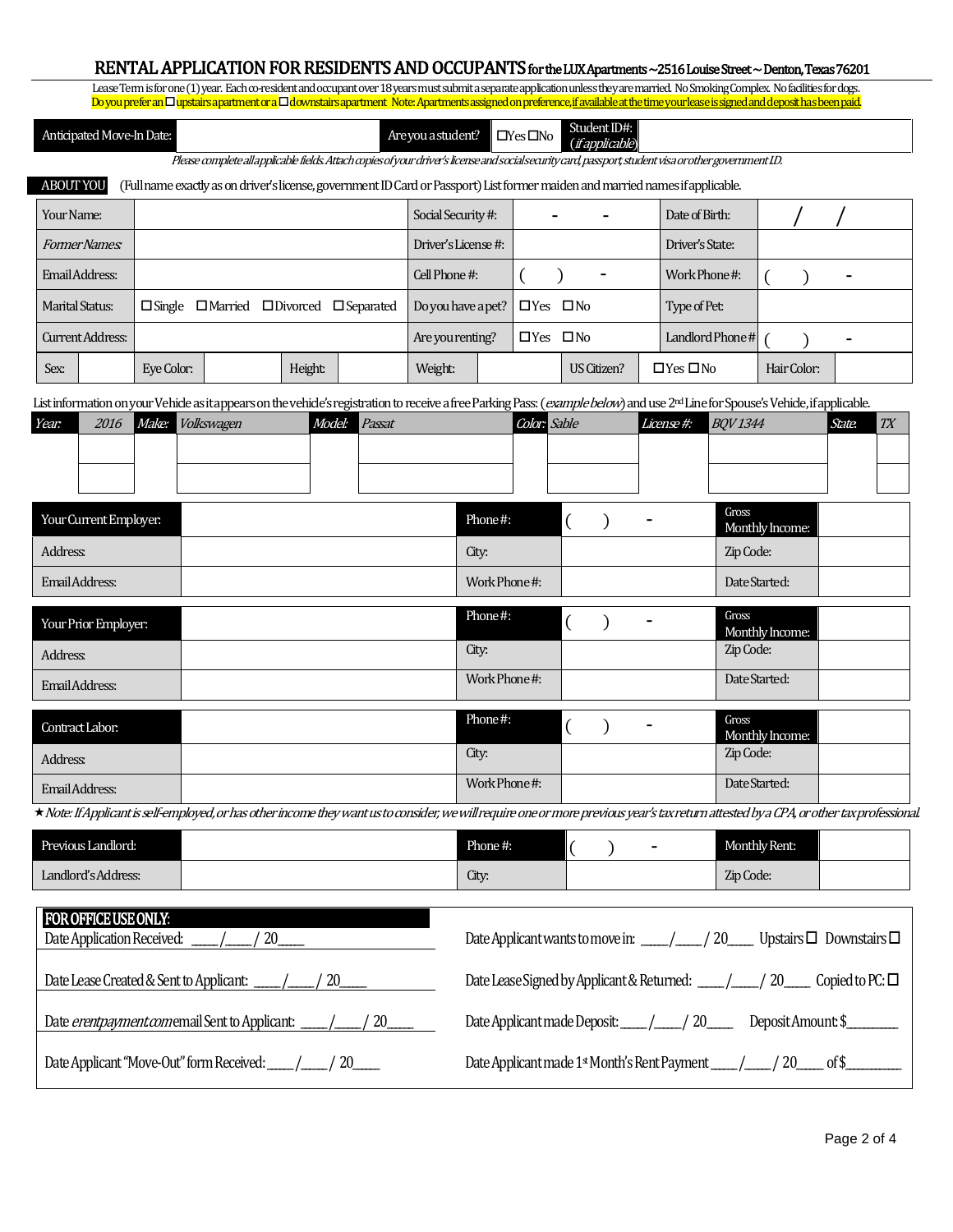| R RENTAL & CRIMINAL HISTORY Have you, your spouse, or any occupant listed in this application ever: |
|-----------------------------------------------------------------------------------------------------|
|                                                                                                     |

 $\Box$  Yes  $\Box$  No Been evicted or asked to move out?

 $\Box$  Yes  $\Box$  No Declared Bankruptcy or are currently in Bankruptcy?

 $\Box$  Yes  $\Box$  No Been convicted or received probation for a felony?

 $\Box$  Yes  $\Box$  No moved out of a rental before the end of the lease without owner's consent?  $\Box$  Yes  $\Box$  No Been sued for non-payment of rent or damage to the dwelling?

 $\Box$  Yes  $\Box$  No Been convicted or received probation for a sex crime?

Indicate the year, location and type of felony or sex crimes for which you were convicted or received or probation. We may need to discuss more facts before making a decision:

|                | (Attach a separate sheet if more space is required)<br>YOUR CREDIT HISTORY (If applicable) Add additional financial institution information on the last page of this document. |                 |  |   |  |  |
|----------------|--------------------------------------------------------------------------------------------------------------------------------------------------------------------------------|-----------------|--|---|--|--|
| Bank's Name:   |                                                                                                                                                                                | City/State/Zip: |  |   |  |  |
| Credit Cards:  | $\Box$ Visa $\Box$ MasterCard $\Box$ Discover $\Box$ American Express $\Box$                                                                                                   | Bank Phone #:   |  | - |  |  |
| Credit Issues: |                                                                                                                                                                                |                 |  |   |  |  |

(If applicable) Add additional information on the last page of this document.

#### YOUR SPOUSE (*If applicable*) Full name exactly as on driver's license, government ID Card or Passport) List former maiden and married names if applicable.

| Your Name:     |            |         | Social Security #:  | $\overline{\phantom{0}}$ | -              | Date of Birth:       |             |   |  |
|----------------|------------|---------|---------------------|--------------------------|----------------|----------------------|-------------|---|--|
| Former Names:  |            |         | Driver's License #: |                          |                | Driver's State:      |             |   |  |
| Email Address: |            |         | Cell Phone #:       |                          | $\blacksquare$ | Work Phone#:         |             | - |  |
| Sex:           | Eye Color: | Height: | Weight:             |                          | US Citizen?    | $\Box$ Yes $\Box$ No | Hair Color: |   |  |

## Applicant &/or Co-Applicant must make a minimum of three times the rent per month to apply.

| $\mathbf{r} \mathbf{c}$ | ____ | ---                                                                                                                       |                         |
|-------------------------|------|---------------------------------------------------------------------------------------------------------------------------|-------------------------|
| It Applicable.          | ____ | ________                                                                                                                  |                         |
| Guarantor's Name:       |      | $\mathbf{r}$<br><i>Relationship to Applicant:</i><br><b>Other</b><br>$\Box$ Relative L<br><b>Sibling</b><br>$\Box$ Parent | Cell Phone #.<br>$\sim$ |

If someone other than the Applicant is going to responsible for all fees listed herein, list their name here and have them fill out an Application for Guarantor:

If you are seriously ill or injured, who may we notify? (We are not responsible for providing medical information to doctors or emergency personnel.)

| <b>Emergency Contact:</b> | Cell Phone #: | - | Work Phone#: |  |
|---------------------------|---------------|---|--------------|--|
| Email Address:            | Relationship: |   | Zip Code:    |  |

|            | List all other persons who will occupy the Apartment: |
|------------|-------------------------------------------------------|
| Name $#1:$ |                                                       |
|            |                                                       |
| Name #2    |                                                       |
|            |                                                       |

List Petswho will occupy the Apartment if approved. Submit current vaccination & worming record for Rabies and other standard breed vaccinations if approved.

| Breed: | Cat | Name: | Color: | Neutered: | 'NA7A7<br><b>Dec</b><br>avvcu. | ent on Vaccinations:<br>'MITTL |  |
|--------|-----|-------|--------|-----------|--------------------------------|--------------------------------|--|
|        |     |       |        |           |                                |                                |  |

Authorization: Applicant represents that the statements in this application are true and complete. Applicant authorizes the property owner or manager, at any time before, during, or after any tenancy, to: (1) obtain a copy of Applicant's credit report; (2) obtain a criminal background check related to Applicant and any occupant; and (3) verify any rental or employment history or verify any other information related to this application with persons knowledgeable of such informationfor the next 365 days. In the event that I die or am seriously ill, missing or incarcerated according to an affidavit that is signed by myself, my parents, executor or spouse, you are hereby authorized to enter my dwelling to remove all contents as well as my property in the mailbox and turn it over to my designated representative named in the affidavit.

| Date: | __<br>l Name:<br>Printed | phicant's Signature:<br>۱n<br>. . |  |
|-------|--------------------------|-----------------------------------|--|
|       |                          |                                   |  |